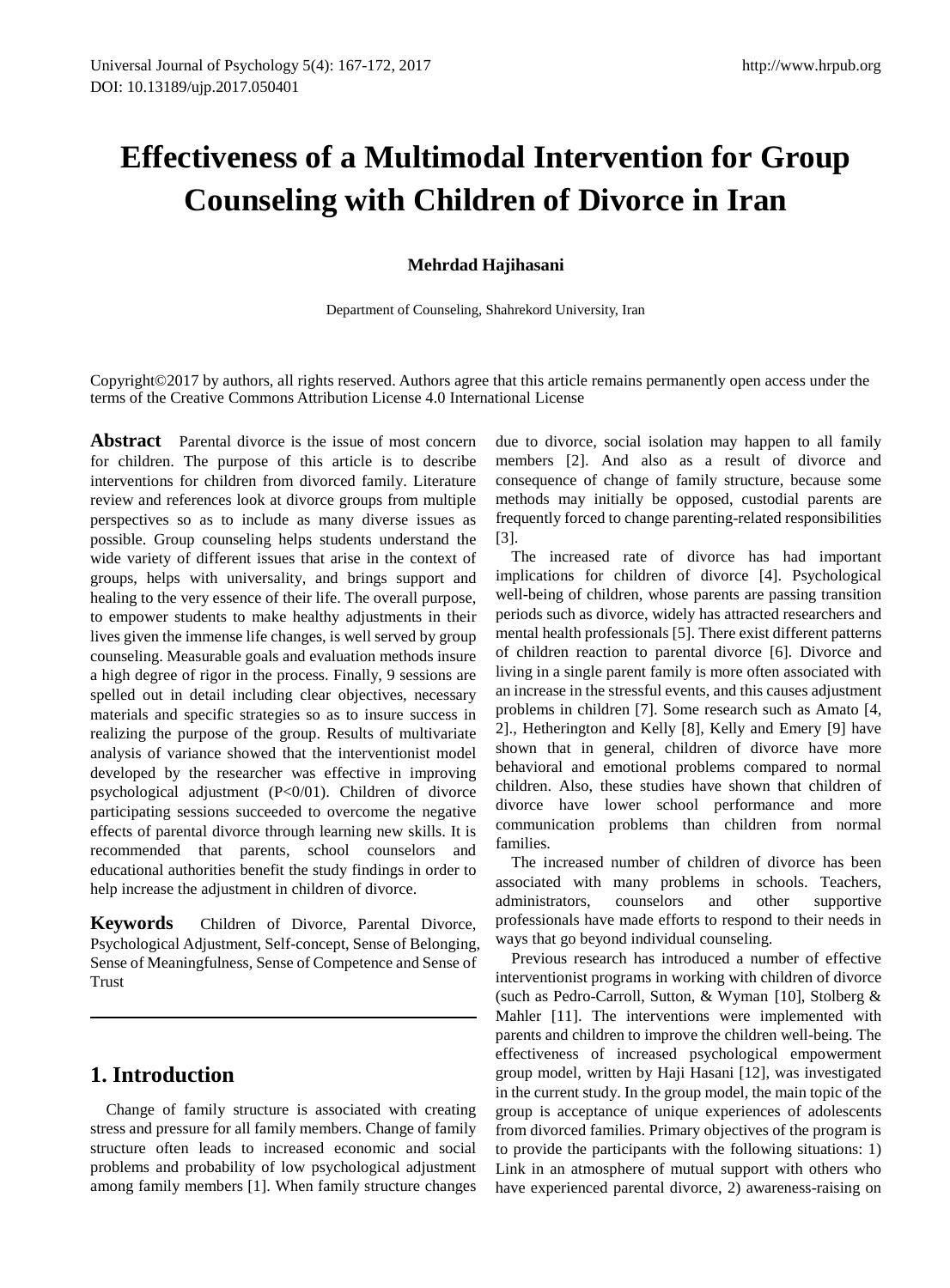the impact of parental divorce on their family and personal life, and 3) group members' becoming more empowered in terms of such components as: trust, self-concept, sense of belonging, and sense of competence and meaningfulness (12).

Despite the increased rate of divorce of parents in Iran, as a result of which many children are struggling with the consequences of divorce, effective interventions, with the aim of increasing the children adjustment after divorce and making them more empowered, have not been designed to. In addition, review of research conducted abroad in the area of interventionist programs on children of divorce has been mainly indicative of methodological problems. In a few of these studies, replacement has been done randomly and some of them lacked accurate assessment and this restricted the value of the effectiveness of interventions. In addition, since psychological empowerment model was investigated in the study, it seems that this part of the research can be effective in meeting the needs of many children of divorce in Iran also the counselors in the field of divorce can make optimal use of the achievements of this part in their medicinal work.

## **2. Methodology**

This study benefited from a post-test control group design within a quasi-experimental method. Statistical population consisted of male children of divorce aged between 12 and 15 years. Available sampling was used. That is, two schools were selected from Shahriyar city's schools according to practical considerations. Then, 16 children of divorce were randomly assigned to the experimental and control groups (8 in each group). The experimental group was exposed to nine one-and-half- an hour group intervention sessions once a week. Structure of the sessions was almost the same. At the start of each session a brief introduction on the topic was given by the group leader and the participants were encouraged to discuss about it. After completing the weekly practice and discussion, the remaining time was devoted to the group members to further share their experiences and discuss about them. A brief description of group therapy sessions is as follows:

#### Table 1. A brief description of interventionist model

| <b>Objectives</b>                                                                                            | <b>Session</b> |
|--------------------------------------------------------------------------------------------------------------|----------------|
| - Providing an opportunity for the members to learn more about each other                                    | First          |
| - Setting rules and objectives for the group                                                                 |                |
| - Helping the children to manage personal relationships, especially in the family                            | Second         |
| - Helping the children to clarify, identify and understand the feelings and emotions associated with divorce |                |
| - Continuing to identify feelings associated with divorce                                                    | Third          |
| - Discussing about the problems created by divorce (in the components of psychological empowerment)          |                |
| - Helping children to learn how to confront and deal with the feelings and problems associated with divorce  |                |
| - Recognizing whether parental divorce has influenced the members' internalized beliefs about themselves.    | Fourth         |
| - Providing recommendations to the members to make a more positive and stronger self.                        |                |
| -Continuing the discussion about how to deal with the feelings associated with divorce                       |                |
| - Starting thinking about the choices and decisions about behaviors and actions                              | Fifth          |
| - Learning the ways to improve and enrich existing relationships                                             |                |
| - Helping the children to develop logical and true thinking about themselves and divorce                     |                |
| - Continuing to review possible options for behavior and action                                              | Sixth          |
| - Improving the skills to talk about feelings and needs in the family and society                            |                |
| - Helping the members to assess their attitudes towards divorce and decrease irrational thoughts             | Seventh        |
| - Making the members aware of the role of spirituality and the need for integrity in personal life           | Eighth         |
| - Increasing the positive ways in which the children act, feel and think about their families.               |                |
| -Summarizing what the group has learned                                                                      | Ninth          |
| - Identifying areas for future growth                                                                        |                |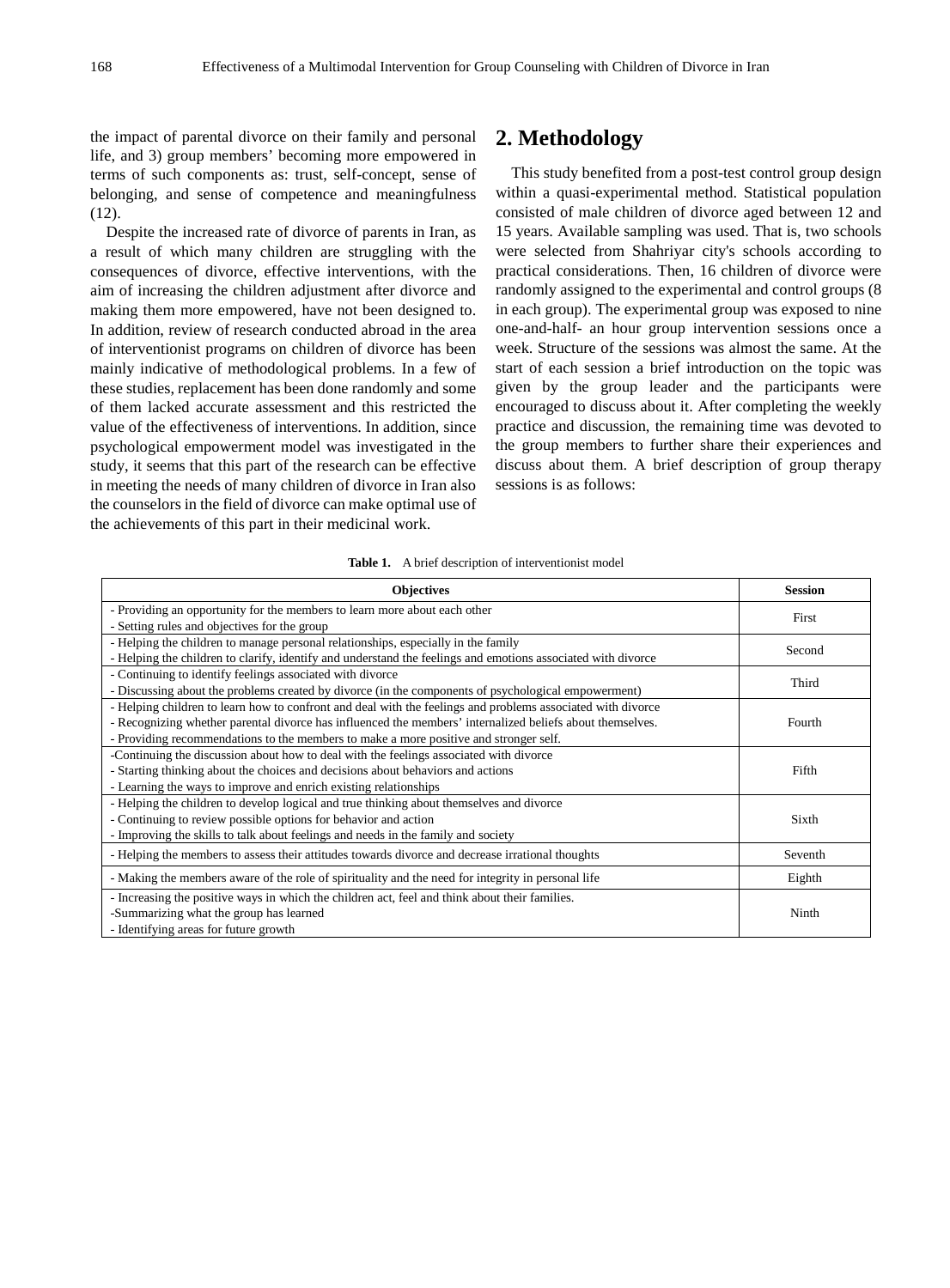#### **Instruments:**

Psychological Empowerment Questionnaire:

Psychological empowerment questionnaire was developed and standardized by Haji Hasani [13]. This is a 49-item questionnaire measuring five factors: competence, meaningfulness, self-concept, belonging and trust. The questionnaire items are six-level Likert type: (1) strongly agree, (2) Disagree, (3) Slightly disagree, (4) Slightly agree, (5) agree, (6) Strongly agree. Reliability coefficient of the whole questionnaire, calculated using Cronbach's alpha, was 0/83. To examine construct validity of the questionnaire, Kobasa's [14]. psychological hardiness scale was used and results showed that there is a significant correlation between psychological empowerment scale and Kobasa's [14] psychological hardiness scale ( $r: 0/53$ ,  $p<0/05$ ). Therefore, construct validity of the questionnaire was confirmed.

#### Data Analysis Procedures:

To analyze the data at descriptive and inferential levels, mean, standard deviation, and multivariate analysis of variance (MANOVA) were used respectively.

## **3. Findings**

There were sixteen participants in the experimental and control groups (eight in each group). The groups were matched for age variable (mean age for both groups was 12/13). Table 2 shows the mean and standard deviation of psychological empowerment components in both the experimental and control groups. According to Table 2, post-test mean of all psychological empowerment components in the experimental group is more than in the control group.

To examine the difference between the two groups concerning the study variables, multivariate analysis of variance test was used. Before running the inferential analysis, assumptions of parametric tests (homogeneity of variance, normality, homogeneity of covariance-variance matrices) were examined:

Table 3 shows that homogeneity of variance is met for self-concept, belonging, meaningfulness, competence and trust components  $(p>0/05)$ . But it is not the case for competence ( $p<0/05$ ). However, given the equal size of the two groups, violation of this assumption is negligible.

**Table 2.** Mean and standard deviation of psychological adjustment components in the experimental and control groups

| group                   | Experimental group<br>$N=8$ |                    | Control group<br>$N=8$ |                    |  |
|-------------------------|-----------------------------|--------------------|------------------------|--------------------|--|
| Variable indicator      | Mean                        | Standard deviation | Mean                   | Standard deviation |  |
| Sense of belonging      | 33.87                       | 4.88               | 22.62                  | 4.34               |  |
| Self-concept            | 36.12                       | 5.33               | 29.00                  | 3.89               |  |
| Sense of meaningfulness | 40.00                       | 3.70               | 33.62                  | 3.97               |  |
| Sense of competence     | 34.00                       | 2.26               | 27.37                  | 5.39               |  |
| Sense of trust          | 35.37                       | 5.62               | 26.25                  | 5.75               |  |

**Table 3.** F Levene's test for examining homogeneity of variance of the two groups

| variable                   | Df1 | Df <sub>2</sub> |       |      |
|----------------------------|-----|-----------------|-------|------|
| Sense of belonging         |     | 14              | 0.63  | 0/43 |
| Self-concept               |     | 14              | 0.002 | 0.96 |
| Sense of<br>meaningfulness |     | 14              | 0.53  | 0.47 |
| Sense of competence        |     | 14              | 6.73  | 0/02 |
| Sense of trust             |     | 14              | 0.24  | 0.86 |

**Table 4.** Results of the analysis of Kolmogorov-Smirnov test for normality of dependent variables

| variable                |      |    |      |
|-------------------------|------|----|------|
| Sense of belonging      | 0.56 | 16 | 0.90 |
| Self-concept            | 0.62 | 16 | 0.83 |
| Sense of meaningfulness | 0.43 | 16 | 0.99 |
| Sense of competence     | 1.14 | 16 | 0.14 |
| Sense of trust          | 0.65 | 16 | 0.79 |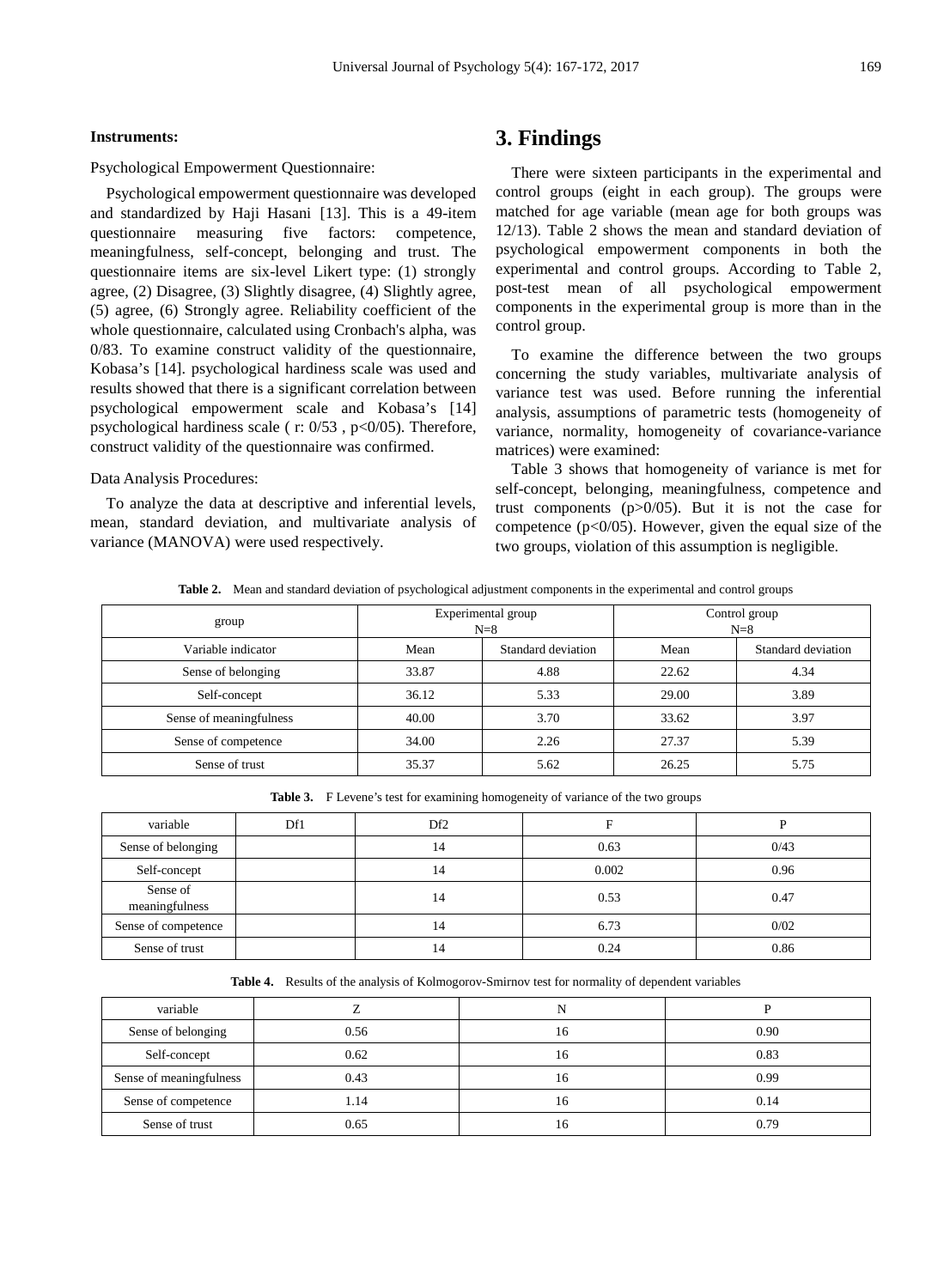Results of the analysis of Kolmogorov-Smirnov test (table 4) show that assumption of normality is met for all the study variables (p>0/05).

Results of Box'M test in table 4 show that homogeneity of variance-covariance matrices assumption is met for all the study variables (p>0/05).

Given that all assumptions were met for all the study variables, multivariate analysis of variance was used to examine between-group differences in psychological components.

Results of table 5 show that there is a significant difference between at least one of the dependent in the study groups (Wilks' Lambda =  $8/60$ , p< $0/002$ ).

To compare the groups in each of the dependent variables, results of one-way ANOVA test in the context of multivariate analysis of variance are presented in Table 7. The results show that the study hypothesis that 'there is a significant difference between the experimental and control groups in psychological empowerment components posttest' is confirmed. As can be seen from the results in Table 7, obtained significance level for all psychological empowerment components is smaller than significance level of 0/01obtained from Bonferroni correction for multivariate analysis of variance (significance level of 0/05 divided by 5 dependent variables). As a result, given the obtained means, it can be said that mean psychological empowerment components of the experimental group is more than the control group.

## **4. Discussion**

Results of multivariate analysis of variance showed that the interventionist model developed by the researcher was effective in improving psychological adjustment (see Table 6).

Importance of "group" can be mentioned as an explanation to justify this study finding. Group counseling is often used as a useful tool in working with children and adolescents. Group therapy serves as a systematic model which help detect healing situations for the members. There exist medicinal factors in the group which help improve the members' psychological state. Yalom and Leszcz [15] identified eleven healing factors in the groups as follows: 1) instillation of hope 2) universality 3) altruism 4) imparting information 5) development of socializing techniques 6) interpersonal learning 7) imitative behaviour 8) catharsis 9) the corrective recapitulation of the primary family group 10) cohesiveness 11) existential factors. Corey and Corey (16) believe that in group conditions, the participants will have the opportunity to express their pure feelings and subjective worldviews. In such conditions, they are openly confronted with others and learn how to cope with the stress from their choice when decoding their daily roles. Therefore, it can be expected that the participants in the groups experience more psychological well-being through experiencing healing factors.

**Table 5.** Results of Box'M test in table 4 show that homogeneity of variance-covariance matrices

| variable                                                                     | Df1 | Df <sub>2</sub> | Box statistics |      |
|------------------------------------------------------------------------------|-----|-----------------|----------------|------|
| Sense f<br>belonging*self-concept *<br>meaningfulness <<br>competence *trust |     | 789.15          | 36.81          | 0.10 |

| Statistical indicator    | test            | value | F    | Hypothesis df | Error df | D     |
|--------------------------|-----------------|-------|------|---------------|----------|-------|
| Between-group difference | Pillai's trace  | 0.81  | 8.60 | 5.00          | 10.00    | 0.002 |
|                          | Wilks' Lambda   | 0.18  | 8.60 | 5.00          | 10.00    | 0.002 |
|                          | Hotelling trace | 4.30  | 8.60 | 5.00          | 10.00    | 0.002 |
|                          | Roy's Greatest  | 4.30  | 8.60 | 5.00          | 10.00    | 0.002 |
|                          | Root            |       |      |               |          |       |

**Table 6.** Multivariate analysis of variance test for the scores of the two groups

| <b>Table 7.</b> One-way analysis of variance test in the context of multivariate analysis of variance |
|-------------------------------------------------------------------------------------------------------|
|-------------------------------------------------------------------------------------------------------|

| variables                  | Source of<br>change | SS     | Df | F     | D     | Effect<br>sized | Test power |
|----------------------------|---------------------|--------|----|-------|-------|-----------------|------------|
| Sense of belonging         | group               | 210.25 |    | 9.85  | 0.007 | 0.41            | 0.83       |
| Self-concept               | group               | 203.06 |    | 9.32  | 0.009 | 0.40            | 0.81       |
| Sense of<br>meaningfulness | group               | 162.56 |    | 14.41 | 0.002 | 0.50            | 0.94       |
| Sense of competence        | group               | 175.56 |    | 10.24 | 0.006 | 0.42            | 0.84       |
| Sense of trust             | group               | 380.25 |    | 9.05  | 0.009 | 0.39            | 0.79       |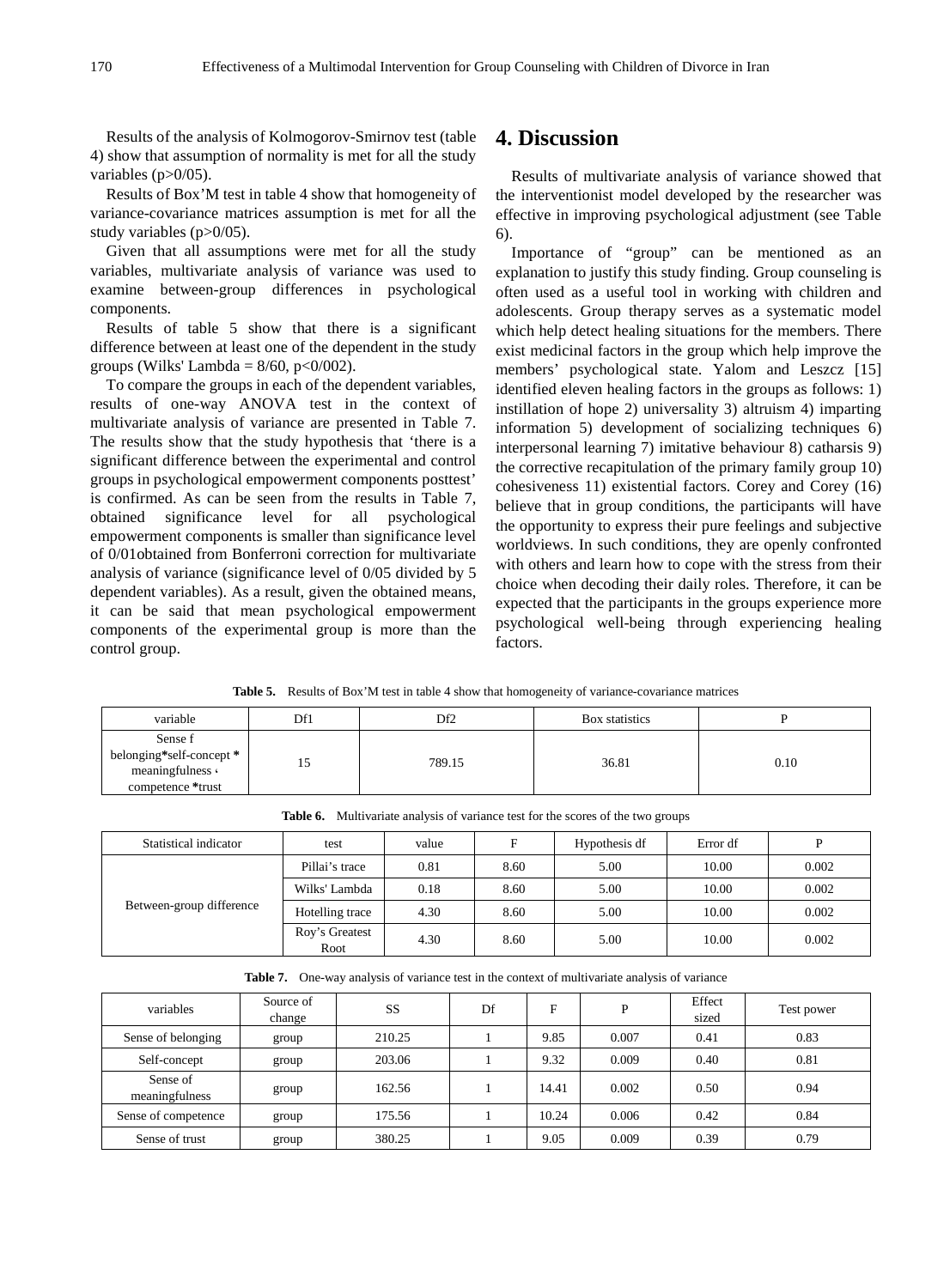Various components were used in increased psychological empowerment group model the effectiveness of which has been confirmed in previous research. Among these components, borrowed concepts from Gestalt therapy can be mentioned. Of Gestalt therapy components used in the current study to develop an interventionist model, present tense concept, personal support and autonomy and also emphasis on emotions can be mentioned. Gestalt therapy interventions were used in the interventionist model with the aim of improving the members' autonomy (sense of competence) as well as their emotional discharge. This in turn created a sense of cohesiveness and belonging in the group.

Children of divorce constantly return to the past due to their bitter experience (divorced parents) and suffer from high levels of anxiety, also this group of students, due to their circumstances, is always concerned that others may become aware of their situation, and as a result they suffer from serious fear, anxiety and apprehension. According to Gestalt therapy, anxiety is the gap between the present and future. In Gestalt therapy, it is believed that individuals make themselves anxious by moving away from the present and drowning in the past and future. Gestalt therapists believe that if we can keep such individuals in the present tense, their anxiety level is reduced [13]. So, with these interventions, we expect that the children in the experimental group take an effective step towards autonomy and sense of belonging through expressing their emotions and feelings and taking responsibility. Harman [17] believes that Gestalt therapy emphasizes active and interactive processes between the facilitator and the group. This approach allows the individuals to gain more control in the group. In such groups, the group leader offers support and guidance, but does not directly lead the group.

Among the concepts emphasized in developing the model in the study, spirituality component can be mentioned. Spiritual interventions were used in the current study with the aim of increasing the sense of meaningfulness the group members. Spirituality is a dimension of human being which shows his integrity and relationship with the universe. Relation and integration give the hope and meaning to the human and help him transcend the limits of time, space and material interests, moreover unity in the universe can be seen by spiritual individuals [12]. Spirituality is considered as one of the four components of mental health [18]. Four basic components of individual psychological well-being classified by Moore [18] are as follows: physical, emotional, social and spiritual. Also, spirituality plays a major role in the individual identity [19]. Studies have shown that there is a positive relationship between spirituality, and such values as integrity, hope, meaningfulness, harmony and being at the culmination [20]. Some studies have shown a relationship between well-being and spirituality. Research evidence has shown that spiritual activities lead to better outcomes in mental health and are effective in reducing the signs of stress, anxiety and depression [21]. Prayer and worship is one of the

most important strategies in the spiritual individuals. Spirituality and religion gives meaning to the life [22].

The theoretical basics of Green's [23] multimodal approach were used in developing the psychological empowerment model. Of the concepts emphasized in Green's [23] multimodal model and used in this study, emphasis on such concepts such as self-concept, interpersonal relationships and inefficient attitudes can be mentioned.

In the group framework, children who function well in some aspect of their life can serve as a model for the others.

A study by Green [23] showed the effectiveness of multimodal therapy in self-esteem of children of divorce. Given the emphasis on such concepts in psychological empowerment model, the model is expected to have a positive impact on the members' sense of competence and self-concept. Also, the basics of solution-focused theory were used in the model of psychological empowerment. Solution-focused therapy helps individuals create successful solutions to solve their problems. Instead of focusing on the cause and source of the problem, in solution-focused therapy the emphasis is more on the overt behaviors [12].

School counselors and other therapists working with children of divorce are recommended to use the model developed by the researcher to empower children of divorce. We thank all the study participants without whom the research was not possible.

## **REFERENCES**

- [1] Martínez-Pampliega A, Aguado V, Corral S, Cormenzana S, Merino L, Iriarte L. Protecting Children After a Divorce: Efficacy of Egokitzen—An Intervention Program for Parents on Children's Adjustment. Journal of Child and Family Studies. 2015 Dec 1; 24(12): 3782-92.
- [2] Amato PR. The consequences of divorce for adults and children: An update. Društvena istraživanja-Časopis za opća društvena pitanja. 2014(1): 5-24.
- [3] Fuller-Thomson E, Serbinski S, McCormack L. The rewards of caring for grandchildren: Black Canadian grandmothers who are custodial parents, co-parents, and extensive babysitters. GrandFamilies: The Contemporary Journal of Research, Practice and Policy. 2014; 1(1): 2.
- [4] Amato PR. The consequences of divorce for adults and children. Journal of marriage and family. 2000 Nov 1; 62(4): 1269-87.
- [5] Hetherington EM, Stanley Hagan M. The adjustment of children with divorced parents: A risk and resiliency perspective. Journal of child psychology and psychiatry. 1999 Jan 1; 40(1): 129-40.
- [6] Hetherington EM. An overview of the Virginia Longitudinal Study of Divorce and Remarriage with a focus on early adolescence. Journal of family psychology. 1993 Jun; 7(1):39.
- [7] Amato PR, Keith B. Parental divorce and the well-being of